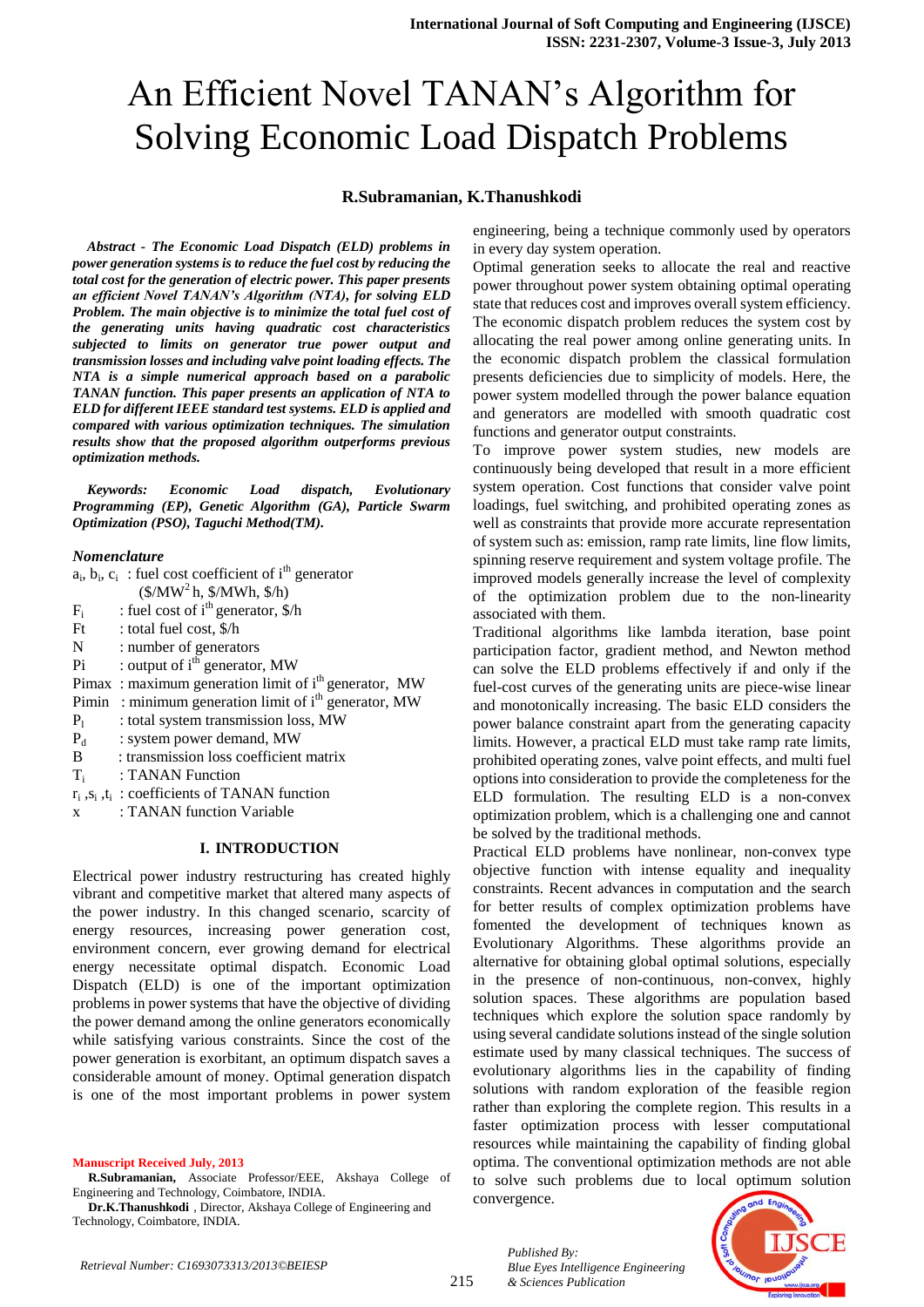Meta-heuristic optimization techniques especially Genetic Algorithms (GA) [1], Particle Swarm Optimization (PSO) [12] and Differential Evaluation (DE) [7] gained an incredible recognition as the solution algorithm for such type of ELD problems in last decade.

# **II. PROBLEM FORMULATION**

The objective of the classical ELD is to minimize the total fuel cost by adjusting the power output of each of the generators connected to the grid. The total fuel cost is modelled as the sum of the cost function of each generator. The basic economic dispatch problem can be described mathematically as a minimization of problem.

$$
\text{Minimize } \mathbf{F}t = \sum_{i=1}^{n} F_i(P_i) \quad \text{.... (1)}
$$

Where  $F_i(P_i)$  is the fuel cost equation of the 'i'th plant. It is the variation of fuel cost in \$ with generated Power (MW).

$$
F_i(P_i) = a_i P_i^2 + b_i P_i + c_i
$$
 (2)

The total fuel cost to be minimized is subject to the following constraints and equation (6) represents fuel cost including valve point loading.

$$
\sum_{i=1}^{n} P_i = P_d + P_l \qquad \qquad \dots (3)
$$
  

$$
P_l = \sum_{i}^{n} \sum_{j}^{n} P_i B_{ij} P_j \qquad \qquad \dots (4)
$$

$$
P_i^{min} \le P_i \le P_i^{max} \qquad \qquad \ldots (5)
$$

 $F_i(P_i) = a_i P_i^2 + b_i P_i + c_i + |e_i \sin(f_i (P_{i \min} - P_i))|$  --- (6)

## **III. ECONOMIC LOAD DISPATCH WITH VALVE POINT LOADING**

Economic load dispatch (ELD) is considered one of the key functions in electric power system operation. The economic load dispatch problem is commonly formulated as an optimization problem, with the aim of minimizing the total generation cost of power system but still satisfying specified constrains. The input-output characteristics (or cost functions) of a generator are approximated using quadratic or piecewise quadratic function, under the assumption that the incremental cost curves of the units are monotonically increasing piecewise-linear functions. However, real input-output characteristics display higher-order nonlinearities and discontinuities due to valve-point loading in fossil fuel burning plant. The valve-point loading effect has been modelled as a recurring rectified sinusoidal function, such as the one shown in Fig.1.



**Fig.1 operating cost characteristics with valve point loading**

The NTA for ELD problem have implemented in MATLAB and it was run on a computer with Intel Core2 Duo processor, 3GB RAM memory and Windows XP operating system. Since the performance of the proposed algorithm sometimes depends on input parameters, they should be carefully chosen. After several runs, the following results were obtained and are tabulated.

# **IV. NOVEL TANAN's ALGORITHM**

The Novel TANAN's Algorithm (NTA) is specially defined for solving economic dispatch problems.

The algorithm is stated as follows. The TANAN function is given by

$$
T_i = r_i + s_i * x + t_i * x^2
$$
 ----(7)  
Where

Ti - TANAN function

 $r_i$ ,  $s_i \& t_i$ - coefficients of TANAN function

x - TANAN function variable

The coefficients  $r_i$ ,  $s_i$  and  $t_i$  has been selected by taking the minimum limits of i<sup>th</sup> generator respectively. The TANAN's variable x is a random variable and it ranges from 0 to 2.The value of 'x' has been selected by twenty random trial runs between 0 to 2 (tested for all IEEE standard test systems) with an increment of 0.1 and the value corresponds to minimum fuel cost has been taken from the twenty random trials and its value is again fine-tuned by several trial runs to get optimum fuel cost. Each generator is assigned by individual TANAN function and the value obtained from each TANAN function is considered as the power output of that particular generator  $(T_i = P_i)$ . Since the TANAN function is a parabolic function and it has an extreme lowest point that corresponds to optimum value of fuel cost.

### **A. Algorithm:**

Step1:Assign TANAN function to each generator

Step2: Initialize  $r_i$ ,  $s_i$  and  $t_i$  values

Step3:Assign the value of x by several trial runs

Step4: Assign  $T_i = P_i$ 

*Published By:*

*& Sciences Publication* 

*Blue Eyes Intelligence Engineering* 

- Step5:If  $P_i \leq$  Pimin then fix  $Pi =$  Pimin and if  $Pi \geq$  Pimax then  $fix$   $Pi$  =  $Pimax$
- Step6:Verify all the generator output values lie within the range, if not adjust the value of x to meet the requirements.

Step7:Notify the fuel cost values and stop the process

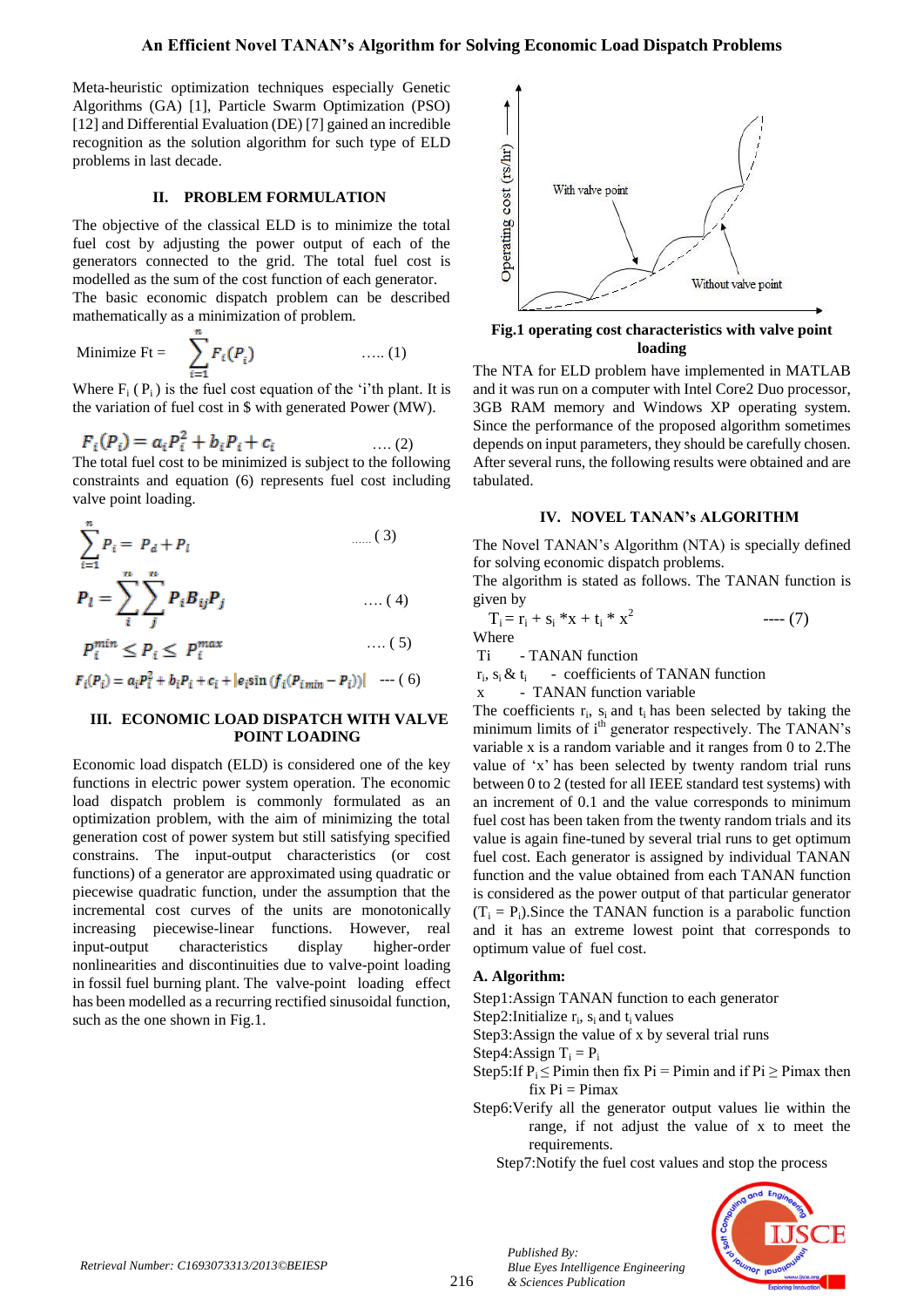## **B. Flowchart**



## **V.SIMULATION RESULTS**

The NTA for ELD problem have implemented in MATLAB and it was run on a computer with Intel Core2 Duo processor, 3GB RAM memory and Windows XP operating system. Since the performance of the proposed algorithm sometimes depends on input parameters, they should be carefully chosen. After several runs, the following results were obtained and are tabulated.

### **Table 1- Results of IEEE- 3 unit (Pd= 850 MW) test system without considering the power loss for different 'x' values by NTA.**

| $\lambda$ values by NTA. |     |                              |  |  |  |  |
|--------------------------|-----|------------------------------|--|--|--|--|
| S.No                     | x   | <b>Fuel Cost</b><br>(S/MW/h) |  |  |  |  |
| 1                        | 0.1 | 8463.068919                  |  |  |  |  |
| 2                        | 0.2 | 8417.590792                  |  |  |  |  |
| 3                        | 0.3 | 8370.357420                  |  |  |  |  |
| 4                        | 0.4 | 8323.615112                  |  |  |  |  |
| 5                        | 0.5 | 8279.909688                  |  |  |  |  |
| 6                        | 0.6 | 8242.086472                  |  |  |  |  |
| 7                        | 0.7 | 8213.290299                  |  |  |  |  |
| 8                        | 0.8 | 8196.965512                  |  |  |  |  |
| 9                        | 0.9 | 8196.855959                  |  |  |  |  |
| 10                       | 1.0 | 8217.005000                  |  |  |  |  |

From the table 1, the value of x' lies in the range of 0.8 to 0.9 for the minimum fuel cost and to meet the power demand and the optimum value of x is again fine tuned by several random trials and the optimum value for minimum fuel cost obtained at x=0.8515 as shown in table 2.

**Table 2- Best result from IEEE- 3 unit test system (Pd = 850 MW) without considering the Power loss**

|  | $(x = 0.8515)$ |
|--|----------------|
|  |                |

| <b>Description</b>       | <b>NTA</b> |
|--------------------------|------------|
| $P_1(MW)$                | 386.483    |
| $P_2(MW)$                | 334.689    |
| $P_3(MW)$                | 128.828    |
| Total power(MW)          | 850.000    |
| Total fuel cost(\$/MW/h) | 8194.636   |
| Execution time(sec)      | 0.014      |

**Table 3-Results of IEEE- 3 unit (Pd=850MW) test system including valve point loading effect for different 'x' values by NTA.**

| values by NTA. |             |                                      |  |  |  |  |
|----------------|-------------|--------------------------------------|--|--|--|--|
| S.No           | $\mathbf x$ | <b>Total cost</b><br>$(\frac{M}{N})$ |  |  |  |  |
| 1              | 0.0         | 8626.212                             |  |  |  |  |
| 2              | 0.1         | 8812.339                             |  |  |  |  |
| 4              | 0.3         | 8957.678                             |  |  |  |  |
| 5              | 0.4         | 8851.502                             |  |  |  |  |
| 6              | 0.5         | 8844.216                             |  |  |  |  |
| 7              | 0.6         | 8453.634                             |  |  |  |  |
| 8              | 0.7         | 8692.171                             |  |  |  |  |
| 9              | 0.8         | 8698.541                             |  |  |  |  |
| 10             | 0.9         | 8706.624                             |  |  |  |  |
| 11             | 1.0         | 8232.539                             |  |  |  |  |
| 12             | 1.1         | 8691.328                             |  |  |  |  |

From the table 3, the value of' x' lies in the range of 0.8 to 0.9 for the minimum fuel cost and to meet the power balance and the optimum value of x is again fine tuned by and the optimum value for minimum fuel cost obtained at x=1.001 as shown in table 4.

|  | Table 4- Best result from IEEE- $3$ unit test system (Pd = |  |  |
|--|------------------------------------------------------------|--|--|
|  | 850 MW) including valve point loading effect.              |  |  |

| <b>Description</b>       | <b>NTA</b> |
|--------------------------|------------|
| $P_1(MW)$                | 300.300    |
| $P_2(MW)$                | 399.550    |
| $P_3(MW)$                | 150.150    |
| Total power(MW)          | 850.00     |
| Total fuel cost(\$/MW/h) | 8231.906   |
| Execution time(sec)      | 0.011      |

**Table5-Results from IEEE-6 unit (Pd=1263MW) test system including power loss for different 'x' values by NTA.**

| 11.7 |     |                                      |  |  |  |  |  |
|------|-----|--------------------------------------|--|--|--|--|--|
| S.No | X   | <b>Total cost</b><br>$(\frac{M}{N})$ |  |  |  |  |  |
| 1    | 0.1 | 17663.633868                         |  |  |  |  |  |
| 2    | 0.2 | 17345.105985                         |  |  |  |  |  |
| 3    | 0.3 | 17006.852142                         |  |  |  |  |  |
| 4    | 0.4 | 16661.403537                         |  |  |  |  |  |
| 5    | 0.5 | 16322.951103                         |  |  |  |  |  |
| 6    | 0.6 | 16007.341338                         |  |  |  |  |  |
| 7    | 0.7 | 15732.071669                         |  |  |  |  |  |
| 8    | 0.8 | 15518.936844                         |  |  |  |  |  |
| 9    | 0.9 | 15384.724833                         |  |  |  |  |  |
| 10   | 1.0 | 15321.137612                         |  |  |  |  |  |
| 11   | 1.1 | 15324.437566                         |  |  |  |  |  |

From the table 5, the value of x' lies in the range of 1.0 to 1.1 for the minimum fuel cost and to meet the power balance and the optimum value of x is again fine tuned and the optimum value of fuel cost obtained at x=1.05 as shown in table 6.



*Published By:*

*& Sciences Publication*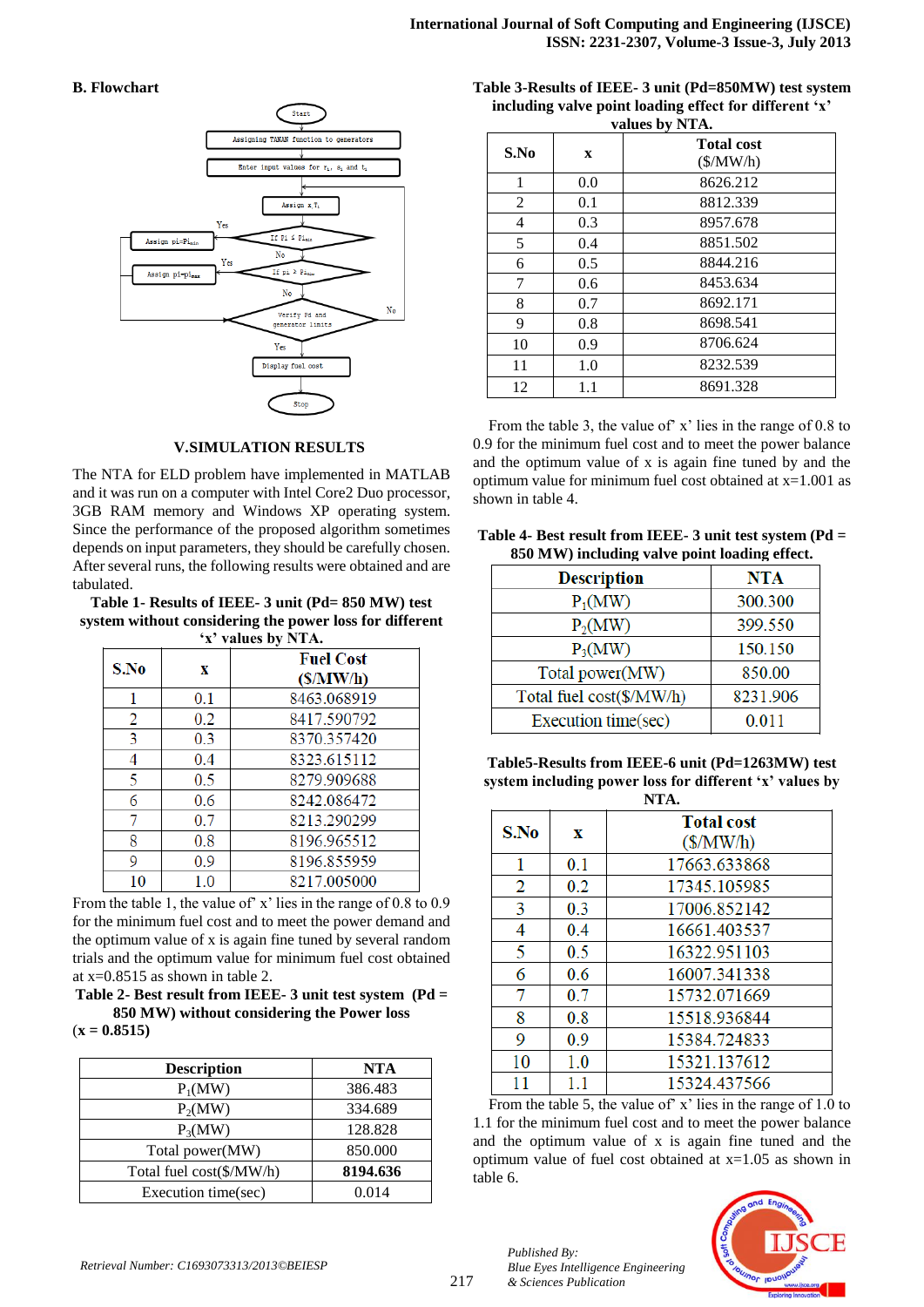# **An Efficient Novel TANAN's Algorithm for Solving Economic Load Dispatch Problems**

| <b>Description</b>        | <b>NTA</b> |
|---------------------------|------------|
| $P_1(MW)$                 | 426.753    |
| $P_2(MW)$                 | 157.625    |
| $P_3(MW)$                 | 252.200    |
| $P_4(MW)$                 | 150.000    |
| $P_5(MW)$                 | 157.625    |
| $P_6(MW)$                 | 120.000    |
| Total power (MW)          | 1264.203   |
| Total fuel cost (\$/MW/h) | 15314.858  |
| Power loss (MW)           | 1.203      |
| CPU time (sec)            | 0.003      |

**Table 6- Best result from IEEE- 6 unit test system (Pd = 1263 MW) including valve point loading effect.**

Table 7 - Comparison Table Showing Simulation Result of NTA for IEEE 3-unit test system (Pd=850 MW) with valve point loading effect along with GA [10], MPSO [10], EP [10], IEP [10], TM [11] and ABC [10] Algorithms.

|          | $1.01$ , $1.01$ , $1.01$ , $1.01$ , $1.00$ , $1.00$ , $1.01$ , $1.00$ , $1.00$ , $1.00$ , $1.00$ , $1.00$ , $1.00$ , $1.00$ , $1.00$ , $1.00$ , $1.00$ , $1.00$ , $1.00$ , $1.00$ , $1.00$ , $1.00$ , $1.00$ , $1.00$ , $1.00$ , $1.00$ , $1.00$ , $1.00$ |                       |                        |               |                                |                              |  |  |  |
|----------|-----------------------------------------------------------------------------------------------------------------------------------------------------------------------------------------------------------------------------------------------------------|-----------------------|------------------------|---------------|--------------------------------|------------------------------|--|--|--|
| S.<br>No | Algo-<br>rithms                                                                                                                                                                                                                                           | ${\bf P}_{1}$<br>(MW) | P <sub>2</sub><br>(MW) | $P_3$<br>(MW) | <b>Power</b><br>Output<br>(MW) | <b>Fuel cost</b><br>(S/MW/h) |  |  |  |
|          | <b>GA</b>                                                                                                                                                                                                                                                 | 300                   | 400                    | 150           | 850                            | 8237.6                       |  |  |  |
| 2        | <b>MPSO</b>                                                                                                                                                                                                                                               | 300.27                | 400                    | 149.73        | 850                            | 8234.07                      |  |  |  |
| 3        | EP                                                                                                                                                                                                                                                        | 300.26                | 400                    | 149.74        | 850                            | 8234.07                      |  |  |  |
| 4        | <b>IEP</b>                                                                                                                                                                                                                                                | 300.23                | 400                    | 149.77        | 850                            | 8234.07                      |  |  |  |
| 5        | TM                                                                                                                                                                                                                                                        | 300.27                | 400                    | 149.73        | 850                            | 8234.07                      |  |  |  |
| 6        | ABC                                                                                                                                                                                                                                                       | 300.26                | 400                    | 149.74        | 850                            | 8234.07                      |  |  |  |
|          | <b>NTA</b>                                                                                                                                                                                                                                                | 300.30                | 399.55                 | 150.15        | 850                            | 8231.91                      |  |  |  |



**Fig-2 Comparison chart for fuel cost for IEEE-3 machine test system (Pd=850MW) with valve point loading.**

## **VI. CONCLUSION**

The proposed NTA to solve ELD problem with the practical constraints has been presented in this paper. From the comparison table it is observed that the proposed algorithm exhibits a comparative performance with respect to other population based techniques. It is clear that the NTA is a simple numerical random search technique for solving ELD problems. From the simulations, it can be seen that NTA gave the best result of minimized fuel cost, reduced power loss and very less computational time compared to all other optimization methods. In future, the proposed NTA can be used to solve ELD considering ramp rate limits and prohibited operating zones and also for finding the optimal value of the NTA variable  $x'$  by developing standard search techniques.

# **APPENDIX**

IEEE standard test system data and the loss co-efficient matrix for the ELD problems are given in table I to II.

**Table I - Generating unit capacity and Fuel cost Co-efficient for IEEE 3- machine test system with B-matrix loss co-efficient (Pd=850MW).**

| Unit | $a_i$    | $b_i$ | $c_i$ | $\mathbf{e}_{\rm i}$ | $f_i$  | Pimin<br>(MW) | Pimax<br>(MW) |
|------|----------|-------|-------|----------------------|--------|---------------|---------------|
|      | 0.001562 | 7.92  | 561   | 300                  | 0.0315 | 150           | 600           |
| 2    | 0.00194  | 7.85  | 310   | 200                  | 0.042  | 100           | 400           |
| 3    | 0.00482  | 7.97  | 78    | 50                   | 0.063  | 50            | 200           |



**Table II - Generating unit capacity and Fuel cost Co-efficient for IEEE 6- machine test system with B-matrix loss co-efficient (Pd=283.4MW)**

| Unit           | ai      | $b_i$          | $c_i$        | $e_i$ | $f_i$   | Pimin<br>(MW) | Pimax<br>(MW) |
|----------------|---------|----------------|--------------|-------|---------|---------------|---------------|
| 1              | 0.00375 | $\overline{2}$ | $\mathbf{0}$ | 15    | 0.06283 | 50            | 250           |
| $\overline{2}$ | 0.0175  | 1.75           | $\bf{0}$     | 10    | 0.08976 | 20            | 160           |
| 3              | 0.0625  | 1              | $\bf{0}$     | 10    | 0.14784 | 15            | 100           |
| 4              | 0.00834 | 3.25           | $\mathbf 0$  | 5     | 0.20944 | 10            | 70            |
| 5              | 0.025   | 3              | $\bf{0}$     | 5     | 0.25133 | 10            | 60            |
| 6              | 0.025   | 3              | $\Omega$     | 5     | 0.1848  | 12            | 80            |

| <b>B</b> = <b>10^-</b> 3 $\begin{pmatrix} 1.4 & 1.7 & 1.5 & 1.9 & 2.6 & 2/2 \\ 0.17 & 6.0 & 13 & 16 & 15 & 2/0 \end{pmatrix}$ |                                                                                                             |  |  |  |
|-------------------------------------------------------------------------------------------------------------------------------|-------------------------------------------------------------------------------------------------------------|--|--|--|
|                                                                                                                               | 0.15 13 6.5 1.7 2.4 1.9<br>0.19 1.6 1.7 7.1 3.0 2.5<br>0.26 1.5 2.4 3.0 6.9 3.2<br>0.22 2.0 1.9 2.5 3.2 8.5 |  |  |  |
|                                                                                                                               |                                                                                                             |  |  |  |
|                                                                                                                               |                                                                                                             |  |  |  |
|                                                                                                                               |                                                                                                             |  |  |  |
|                                                                                                                               |                                                                                                             |  |  |  |

## **REFERENCES**

- 1. D. C. Walters and G. B. Sheble, Genetic Algorithm Solution of Economic Dispatch with Valve Point Loading*, IEEE Transactions on Power Systems,Vol. 8, No.3,pp.1325–1332, Aug. 1993.*
- 2. P. H. Chen and H.C. Chang, Large-Scale Economic Dispatch by Genetic Algorithm*, IEEE Transactions on Power Systems, Vol. 10, No.4,pp. 1919–1926, Nov. 1995.*
- 3. D. Simon, "Biogeography-based optimization," IEEE Trans. Evol. *Comput., vol. 12, no. 6, pp.702–713, Dec. 2008.*
- 4. G. B. Sheble and K. Brittig, "Refined genetic algorithm- economic dispatch example*", IEEE Trans. Power Systems, Vol.10, pp.117-124, Feb.1995.*
- 5. B. K. Panigrahi, V. R. Pandi. "Bacterial foraging optimization: Nelder-Mead hybrid algorithm for economic load dispatch." *IET Gener. Transm, Distrib. Vol. 2, No. 4. Pp.556-565, 2008.*
- 6. Dervis Karaboga and Bahriye Basturk, ‗Artificial Bee Colony (ABC) Optimization Algorithm for Solving Constrained Optimization Problems,' *Springer-Verlag, IFSA 2007, LNAI 4529, pp. 789–798.*
- 7. R. Storn and K. Price, Differential Evolution—A Simple and Efficient Adaptive Scheme for Global Optimization Over Continuous Spaces, *International Computer Science Institute,, Berkeley, CA, 1995, Tech. Rep. TR-95–012.*



*Published By:*

*& Sciences Publication*